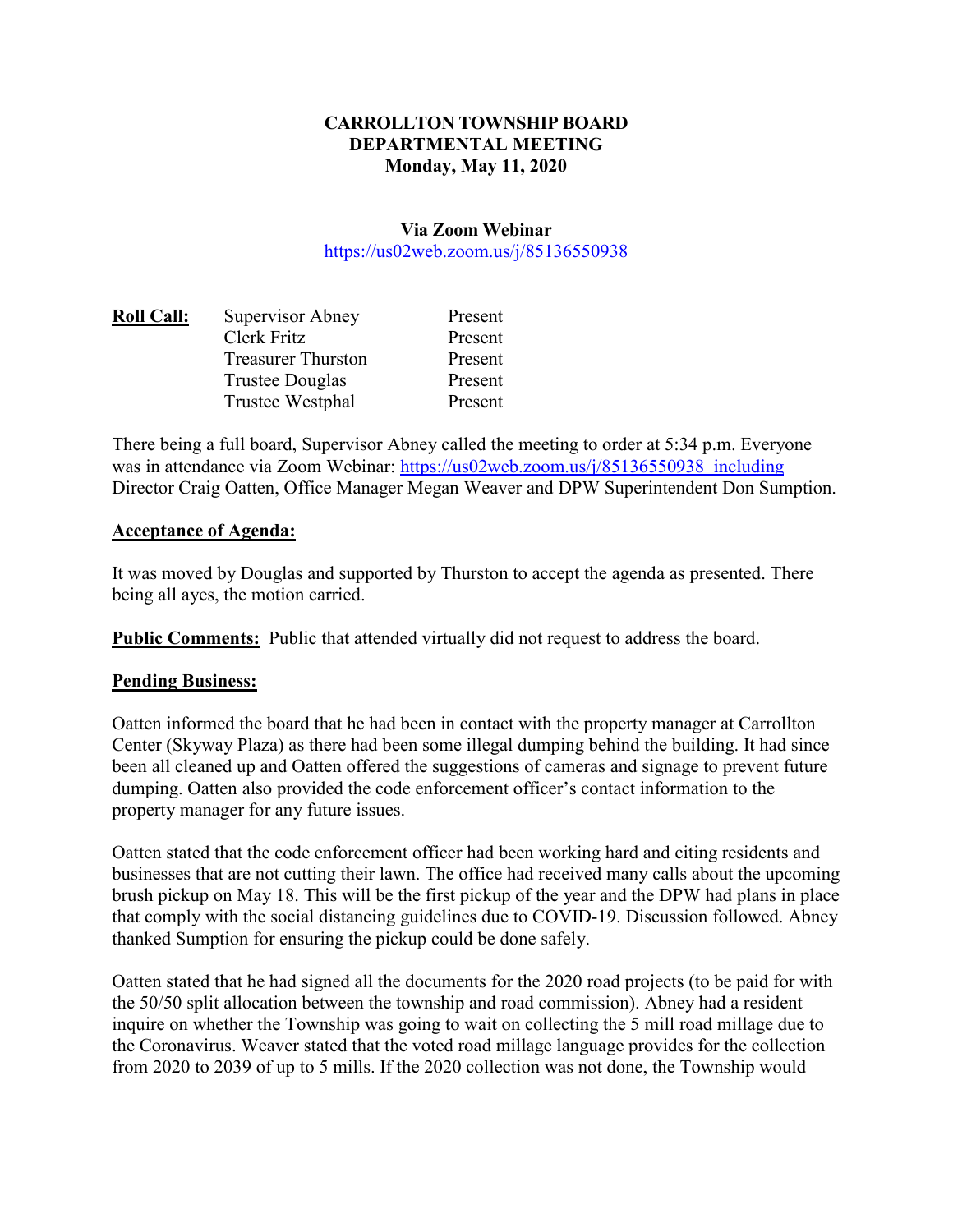lose out on that revenue. Much discussion followed. It was board consensus to levy the 5 mills in 2020 as originally planned and budgeted for.

## **New Business:**

Oatten presented the request he had received from American Tower and Md7 (lease consultant) for an amendment to the lease agreement for the cell tower located behind the Township Municipal Building. The reason for the amendment request is due to the tower underperforming in revenues. The current agreement began in 2007 and goes through 2037 with a 15% increase in monthly lease payments every five years. In the current budget year, the Township collects \$1,190 per month or \$14,280 for the year in the General Fund.

Md7 offered a reduced lease payment of \$867 per month with a 10% increase every five years (with a term expiring 2067) or a one-time lump sum payment of \$177,277 in exchange for a perpetual easement to the Township's property and cell tower site. Much discussion followed and it was consensus that the lump sum payment was not an option. Oatten stated that T-Mobile and Sprint (current carriers on the cell tower) have merged so there is more room for other carriers. Fritz commented that he would not agree to the lump sum payment; however, maybe a new lease agreement could be negotiated. Both Douglas and Abney disagreed and felt the proposed offer was only to benefit American Tower. Oatten added that he had reached out to neighboring municipalities to see if they had been approached with a similar offer and four of them responded that they had not been approached. More discussion followed. It was board consensus to have Oatten respond to Md7 that a lease agreement extension is possible but not with the proposed payment schedule or the lump sum payment offer.

**Public Comments:** Public that attended virtually did not request to address the board.

### **Director Comments:**

Oatten discussed the front office layout and the preparations being made for when the Township opens back up to the public. The front desk currently has sliding glass windows and he was working on a way to have an opening in the glass for payments to be passed thru by the customer. He also discussed the fact that he has never been happy with the current sliding glass windows as they don't seem very secure and he would like to look at a more permanent window with a talk speaker to be installed in the future.

Oatten stated that he would like to purchase an ultraviolet light cleaning device that was currently being used at Mobile Medical Response (MMR) to clean ambulances. He envisioned using this device to clean office space areas due to the Coronavirus. Discussion followed. It was moved by Abney and supported by Westphal to allow Oatten to purchase an ultraviolet light cleaning device for an amount not to exceed \$1,500. There being all ayes, the motion carried.

Oatten informed the board that Police Officer Kaylor had injured his finger while on duty. It has been determined that Kaylor does not need surgery; however, he can only work light duty for the next two months.